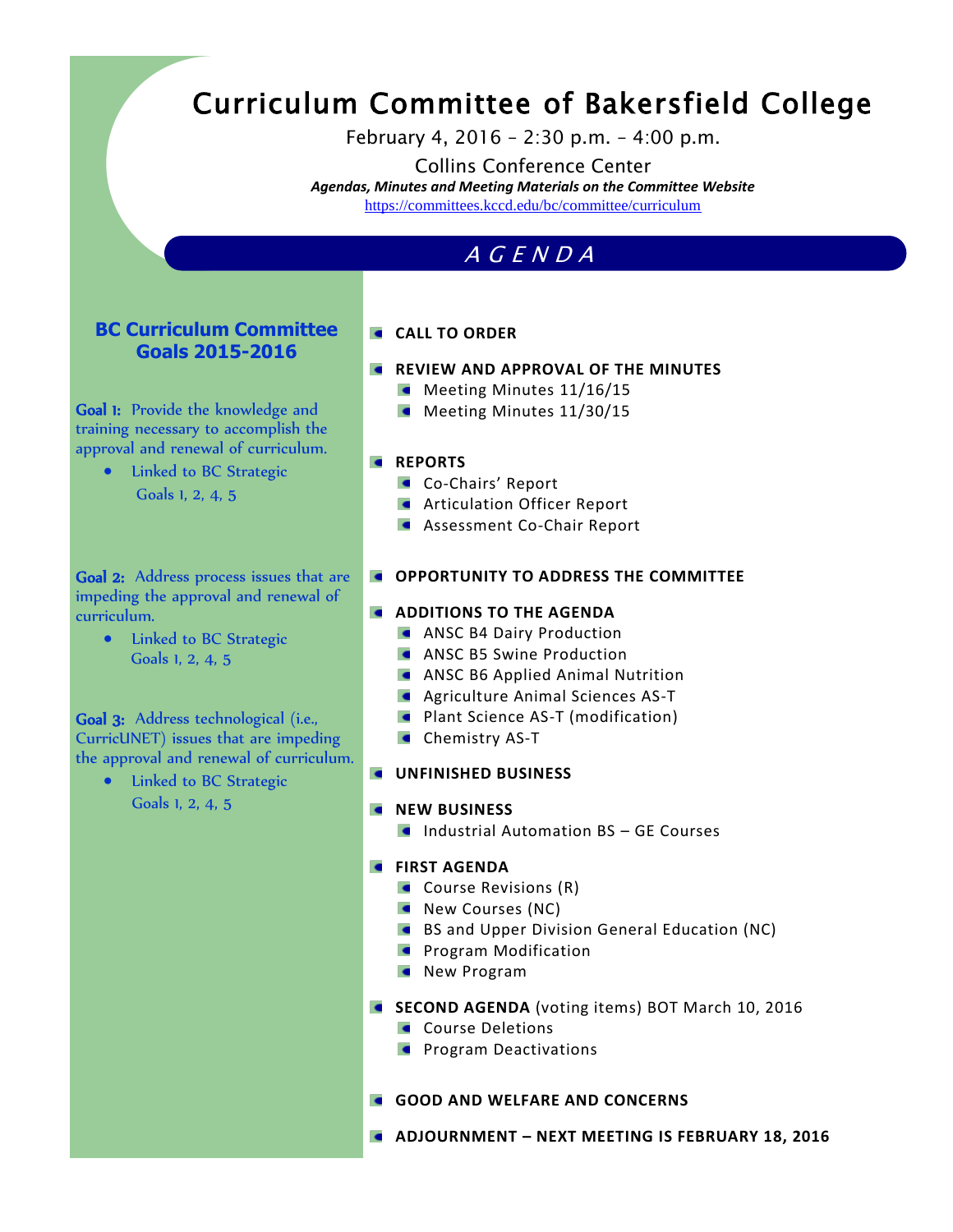# **Curriculum Review Teams**

**Team A:** Lindsay "Plant Professor" Ono and Carl Dean

**Team B:** Mike Harvath and Creighton Magers

**Team C:** Carol Smith and Marissa Marquez

**Team D:** Jeannie Parent and Kathy Hairfield

**Team E:** Michael Korcok and Josh Ottum

**Team F:** David Koeth and Victor Diaz

**Team G:** Mike "Mad Dog" Daniel and Cari Meyer

**Team H:** Brenda Nyagwachi and Jennifer Johnson

**Team I:** Qiu Jimenez and Nick Strobel

**Conditions of Enrollment Contacts:** Kimberly Bligh and Paula Parks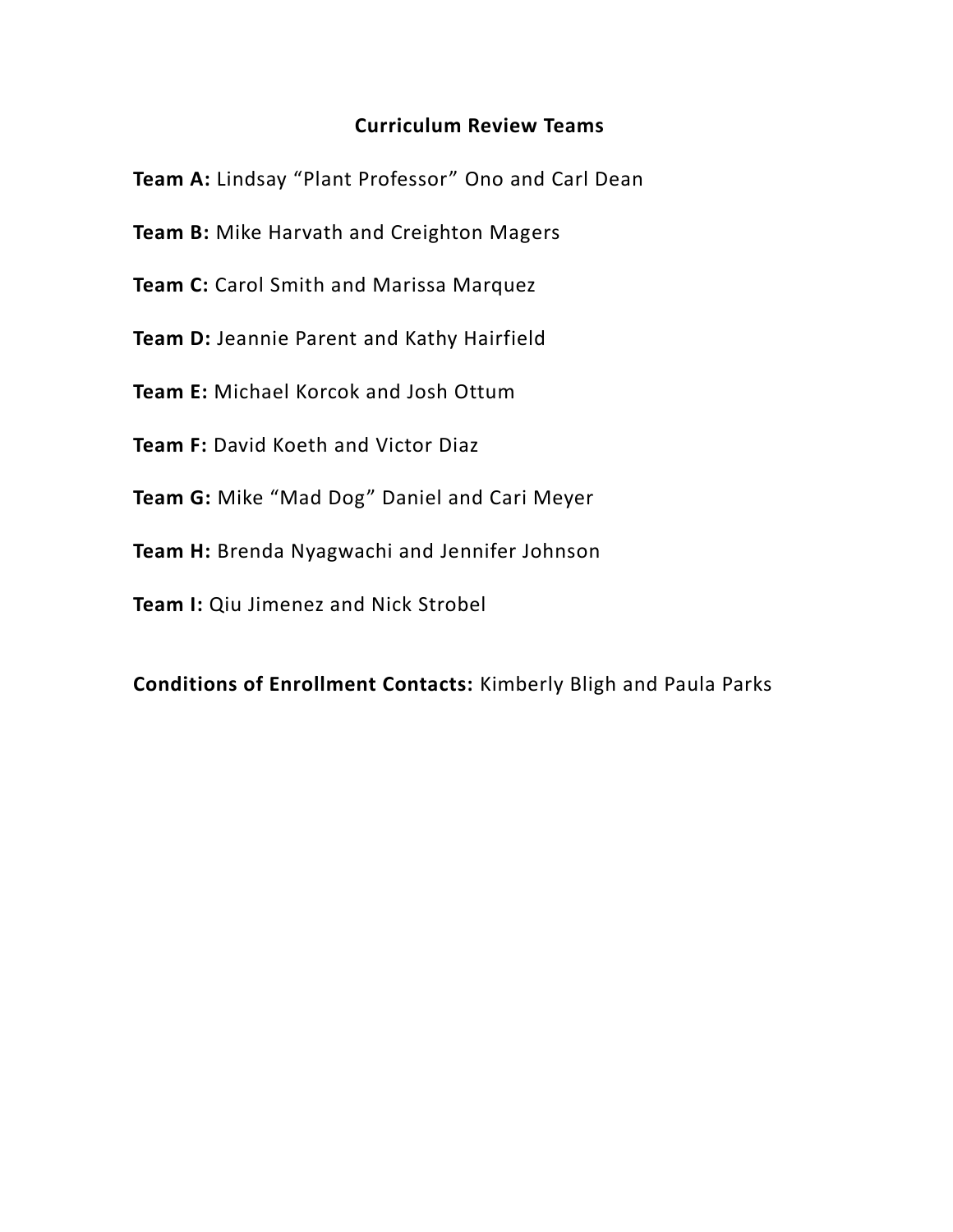# **First Agenda – Courses to be Reviewed by Wednesday (February 10, 2016)**

## **Team A**

- ANSC B83 Introduction to Veterinary Technology (R)
- ANSC B84 Small Animal Diseases (R)
- ANTH B2 Introduction to Cultural Anthropology (R)
- ART B2 Drawing I(R)

## **Team B**

- ART B3 Drawing II (R)
- ART B17 Black and White Photography (R)
- ART B26 Multimedia (NC)
- ART B44 Motion Graphics (NC)

## **Team C**

- ART B45 Animation (NC)
- ART B46 Advanced Photography I (R)
- ART B47 Advanced Photography II (R)
- ENGL B25B Survey of World Literature (NC)

#### **Team D**

- FIRE B52O Instructor 1 Instructional Methodology (NC)
- FIRE B66 Fire Fighting Skills (R)
- MUSC B18A Drum Line (R)

#### **Team E**

- MUSC B28 Drum and Bugle Corps (NC)
- PHED B6A Coeducational Team and Individual Activity: Basketball (R)
- PHED B11 Intercollegiate Competition for Men: Basketball (R)

#### **Team F**

- PHED B13 Intercollegiate Competition for Men: Tennis (R)
- PHED B14 Intercollegiate Competition for Men: Baseball (R)
- PHED B16 Intercollegiate Competition for Men: Golf (R)

#### **Team G**

- PHED B22 Intercollegiate Competition for Women: Tennis (R)
- PHED B24 Intercollegiate Competition for Women: Golf (R)
- PHED B33 Intercollegiate Swimming (R)